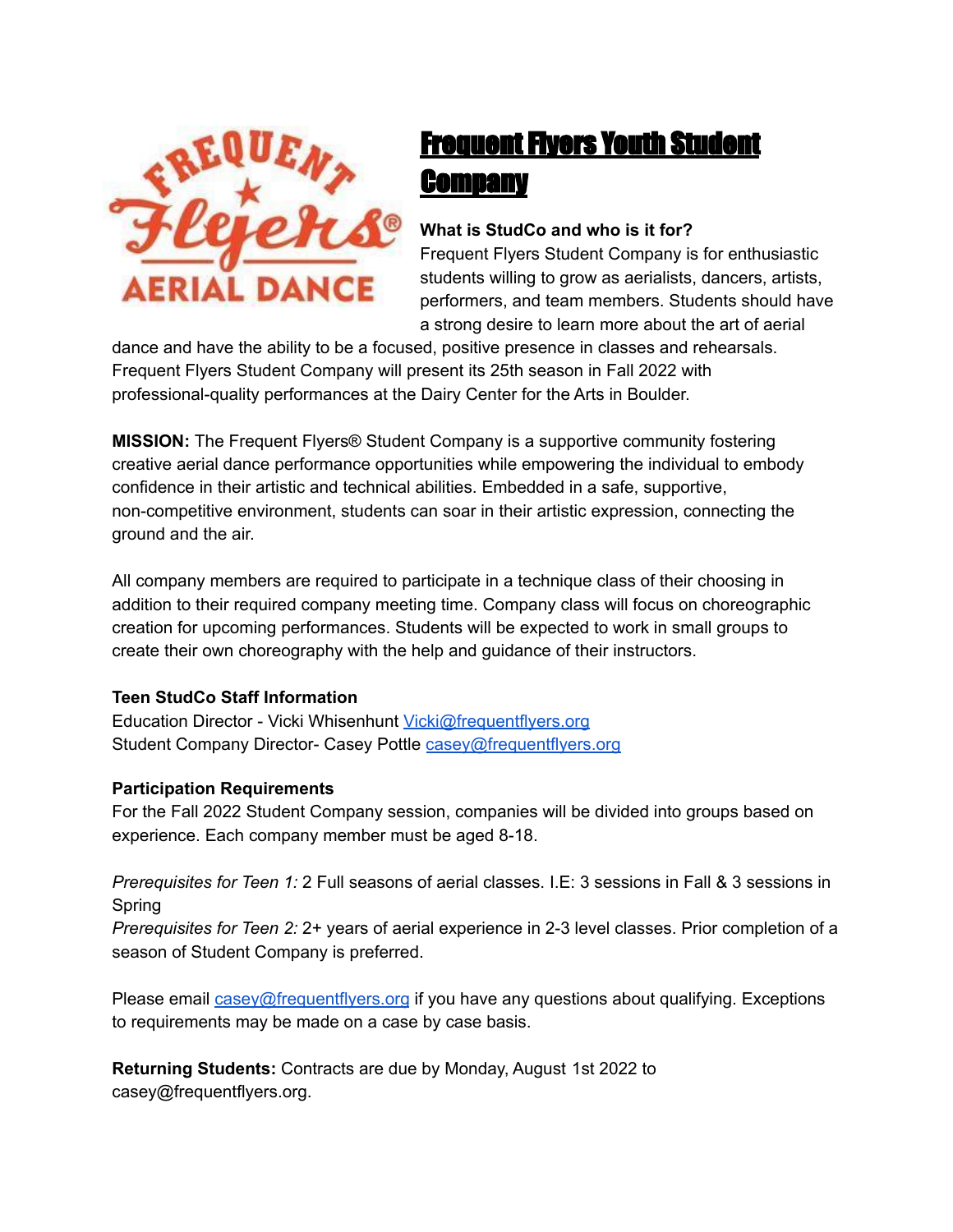**New Students:** Applications are due by Monday, July 18th, to casey@frequentflyers.org You will be notified of your acceptance by Monday, July 25th and contracts will be due the following Monday, August 1st, to [casey@frequentflyers.org](mailto:casey@frequentflyers.org). If spaces are still available, we can accept late applications through Monday August 1st.

# **Company Member Commitments:**

- **Attend all required classes and rehearsals**. Each company member is required to attend:
	- Student Company class on Wednesdays from 4:45-6:45
	- 1 aerial technique class each session, Fall 1, 2, 3. You may take different technique classes each session.
	- Mandatory Theater Rehearsals include Tech/Dress/Performances at the Frequent Flyers Studio and/or at The Dairy Arts Center

**If a student has a conflict with a mandatory rehearsal, the guardian / student must report that conflict in their application and contract, and must email Casey [casey@frequentflyers.org](mailto:casey@frequentflyers.org) by Wednesday August 31st. If a student is missing a rehearsal on short notice, you should contact Casey as soon as possible before the missed class.**

### **Display respectful behavior in all classes and rehearsals**

- One of the main priorities for StudCo is to create an inclusive atmosphere where everyone feels safe and encouraged to play and to develop their aerial technique and expression. Please be mindful of this goal in all of your interactions at Frequent Flyers. Company members are expected to be role models and help us create a positive environment.
- Cell phones are not allowed to be used during instruction time, unless the instructors have given explicit permission to do so.
- Students are expected to be fully engaged in class instruction. This keeps students from getting hurt in the air.
- In addition to excessive absences, the Student Company or Education Director may dismiss a student at any time from an individual piece, performance, or the Student Company entirely if there are persistent problems with the policies stated in the Student Company contract or Frequent Flyers Aerial Dance Handbook, or the presence of an issue is detected that is considered inappropriate for the well being of the Student Company.
- Maintain a level of professionalism and respect when interacting with other FFP students, faculty & staff.

# **Company Parent Requirements:**

Attend the parent information meeting at the beginning of the session. The exact date for the Fall parent meeting will be determined prior to the start of the session and sent via email.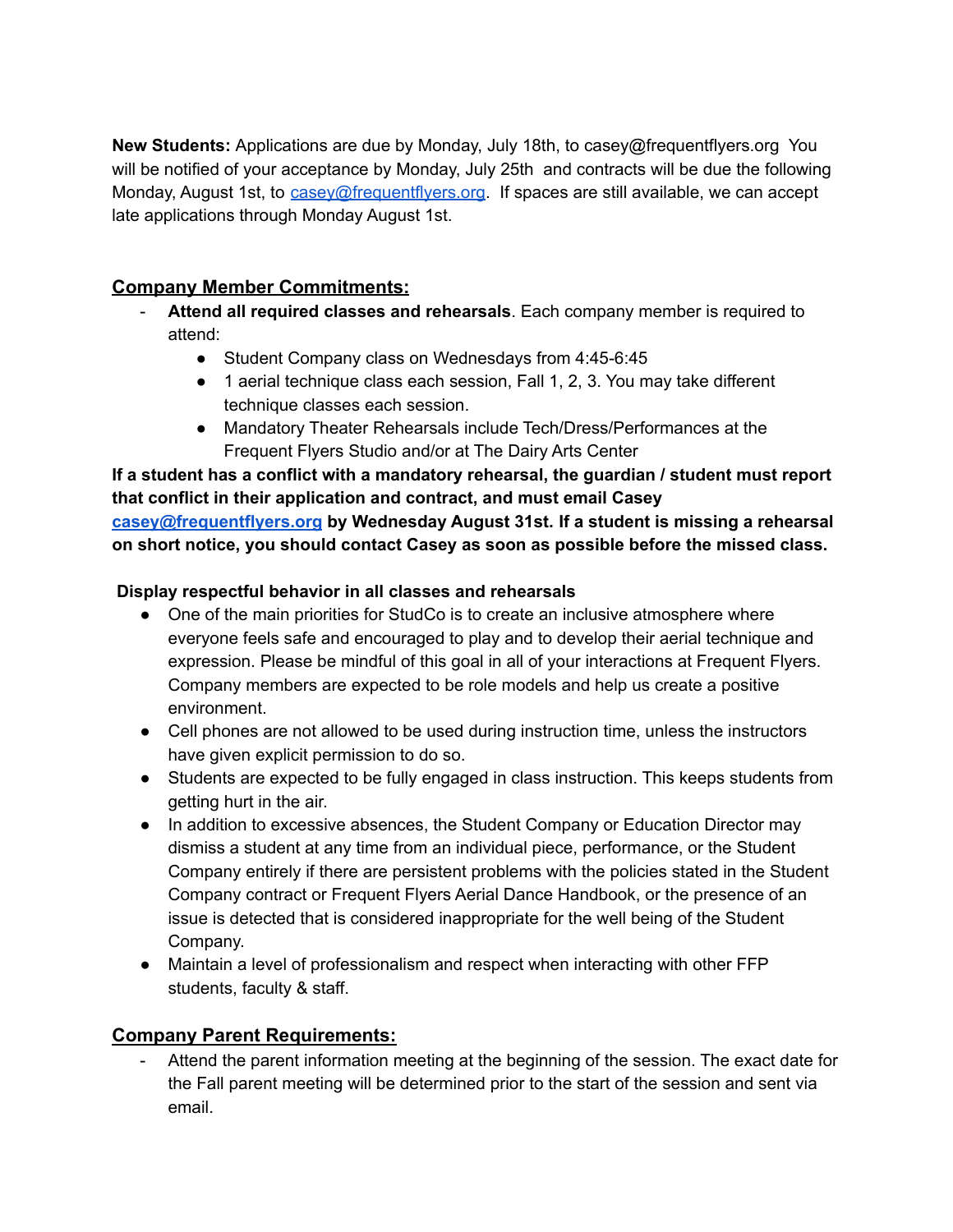- Give instructors advance notification of if their child will be absent, late, or need to leave rehearsal early
- Keep an eye on emails, and stay on top of any class communications
- Be willing and prepared to volunteer at the theater for the student company production at the end of the season.
- Keep an open line of communication with StudCo instructors for any questions, comments, or concerns.
- Make sure students have performance basics including a nude leotard & tights, black leotard and black leggings

### **Additionally, we may have some longer full cast rehearsals as we get closer to the date of the show. Information on these rehearsals will be communicated to families in advance.**

### **Frequent Flyers reserves the right to:**

- Change rehearsal times and dates as necessary to accommodate the needs of the company. You will be notified via email about student company information; it is very important that we have an updated email address for you/ your child on file.
- Remove a student from the company if their behavior has a negative impact on the rest of the students
- Create or change choreography as it relates to the determined show theme

# **Financial Commitment & Payment Options**

The Student Company fees include, but are not limited to theater rental for rehearsals and performances, professional photos and video, lighting design, music editing, teacher pay, program printing, technical production needs, marketing, rigging transportation, administration, full-cast rehearsal support, and other necessities to make the Spring Student Company show successful.

This year, Student Company will be tuition based per semester. Total cost for the Fall semester is \$1200. This tuition includes payment for all of your required classes for all sessions, as well as your production fee. You have 3 options for payment. See below.

1. Make one payment at the beginning of the semester and get 5% off of the contract price (\$1000- 5%( \$50) = \$950). When added to the \$200 non-refundable production fee, this will total \$1150. This payment is due upon receipt of the contract.

2. Pay the \$200 non-refundable production fee upon receiving the contract, then make 4 monthly payments of \$200 on the 1st of each month August- Dec 2022. You must provide a credit card on your MindBody account to select this option, and the charges will be set up through auto-pay.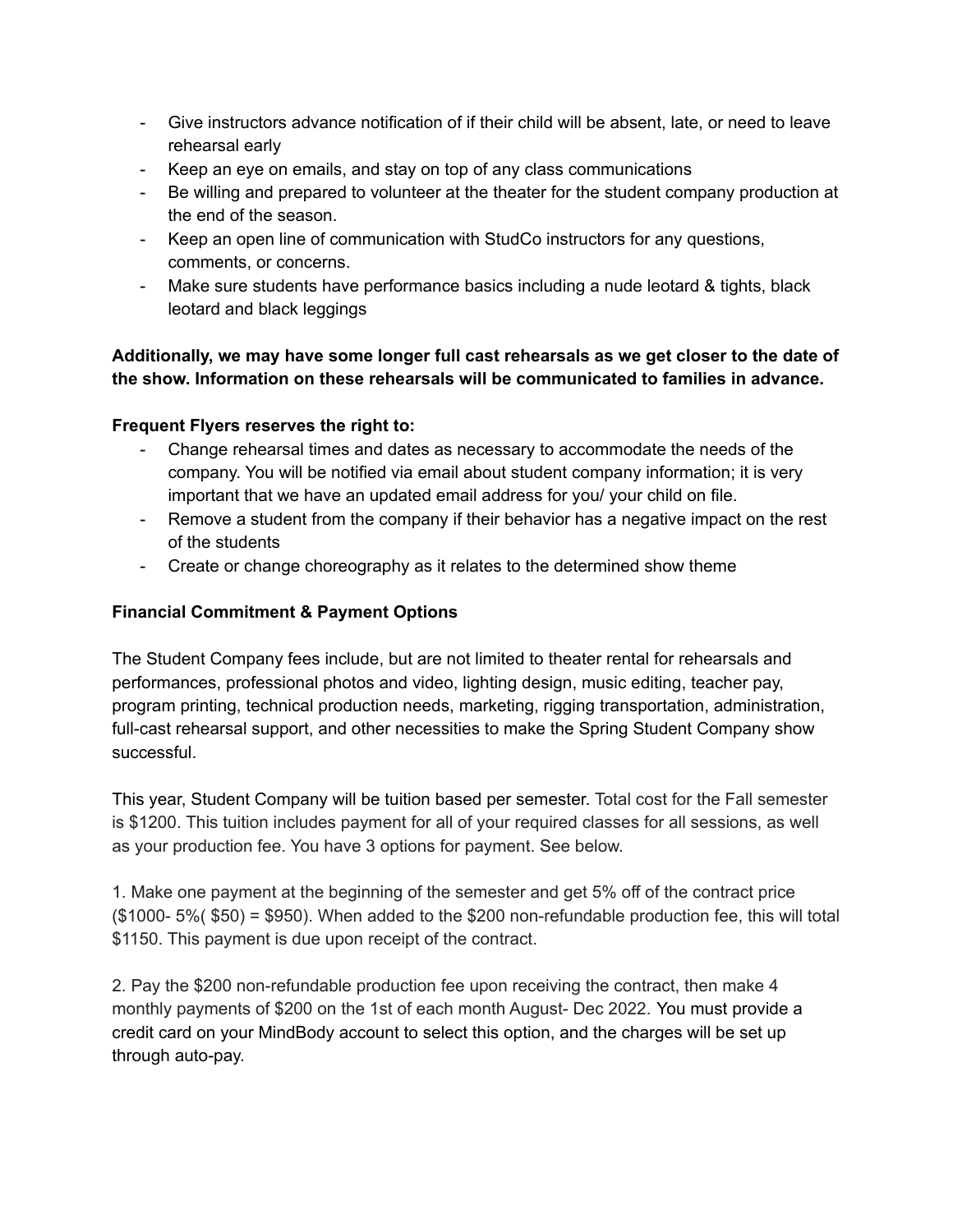3. Work Study/Scholarship Option- As a non-profit organization, Frequent Flyers does not wish cost to be a prohibiting factor for students interested in participating in Student Company. All students may apply for scholarship funding and those who are 12-years-of-age or older may apply for Work Study. **Work Study and scholarship applications may be requested from and are due to Vicki Whisenhunt [\(vicki@frequentflyers.org](mailto:vicki@frequentflyers.org) by Monday August 15th.**

NOTE: If you must drop out of Student Company after the start of the season on Wednesday August 24th, the \$200 production fee is non-refundable.

\*\*As a Student Company member, you may purchase additional session classes at 10% off the full price. Please contact our Administrative Specialist, Sue Sutherland at office@frequentflyers.org

#### **Photo/Video**

Professional photos and video will be taken of the show. This season the cost for both the photos and video are included in your production fee. You will receive photos and video via email as quickly as they are edited and given to us.

#### **D. Communication**

Your instructors, the Student Company Director, and the Education Team want you / your child to feel comfortable voicing your joys, concerns, and confusion to us! Your instructors are available during class time to help the students sort through any choreography- and showrelated issues. If you'd have feedback or concerns, you can speak to teachers directly after class or email the Student Company Director, Casey Pottle, at casey@frequentflyers.org or Director of Education, Vicki Whisenhunt at [vicki@frequentflyers.org](mailto:vicki@frequentflyers.org). Casey and Vicki will also communicate with StudCo members and parents/guardians primarily through email to relay any important information about assignments, supplies, costumes, performance details, scheduling, etc. In most instances, they will include the student and the parent(s)/guardian(s) on these emails. When possible, please give the student an opportunity to respond and further develop their sense of personal responsibility. Depending on the age of the child, it may be more appropriate for the parent/guardian to respond. It is important that you and/or your child check your email regularly and respond in a timely manner. Please note, it is ultimately the parent/guardian responsibility to make sure information has been received.

#### **E. Contact Information**

*Youth StudCo Staff* Education Director - Vicki Whisenhunt [Vicki@frequentflyers.org](mailto:Vicki@frequentflyers.org) Student Company Director- Casey Pottle [casey@frequentflyers.org](mailto:casey@frequentflyers.org)